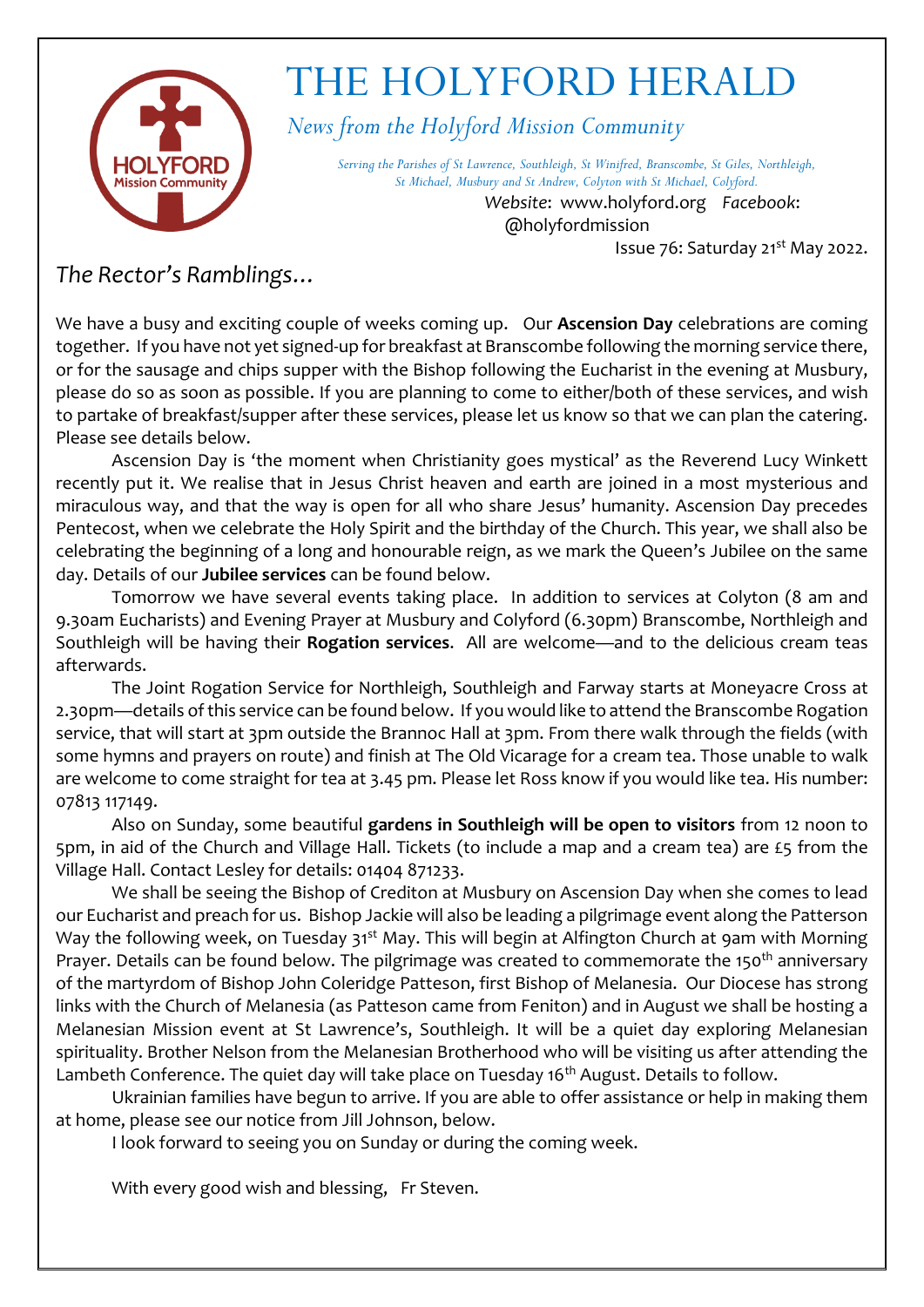#### *Ascension Day Morning, Thursday 26th May*

In the morning at St Winifred's, Branscombe, there will be a short service at 8am followed by breakfast. All are welcome. The children from Branscombe School have been invited and if the weather is good the older children will ascend the tower to sing a hymn. If you would like to come and have breakfast too, please let Caz Jefferies know (also if you have any special dietary requirements). There will be hot drinks (tea/coffee) croissants, etc., and a bacon roll available!

#### *Ascension Day Evening, Thursday 26th May*

The Bishop of Crediton, the Rt Rev Jackie Searle will be presiding and preaching at our Mission Community Eucharist at St Michael's Musbury. The service will start at 7pm and afterwards all are invited to The Hind in Musbury for supper. To book a Please contact Sue Irving on 01297 552440 or email [sueirving336@btinternet.com](mailto:sueirving336@btinternet.com) if you would like to book a place for the meal afterwards.

#### *Rogation Sunday in the upper Coly Valley, Sunday 22nd May*

It has long been the practice for the churches of the upper Coly Valley to get together on the afternoon of Rogation Sunday: to share in the singing of familiar Hymns, listen to readings and to pray for the wellbeing of both the land and those who occupy it. Starting at Moneyacre Cross we process (in a car cavalcade out of respect for the aged members of our congregation!) via a number of stops in the valley, finishing up with refreshments which this year will be at Northleigh Village Hall. You are warmly invited to join us at 2.30pm at Moneyacre Cross, which is on the top road from Honiton Golf Course (signposted Seaton) across Farway Common, using the entrance to Farway Forest. Please contact John Platt: 01297 552416.

#### *Jubilee Services, Pentecost Sunday, 5th June 2022*

| 8.00am  | Eucharist, BCP at St Andrew's, Colyton         |
|---------|------------------------------------------------|
| 10.00am | Civic Service, St Andrew's, Colyton            |
| 10.00am | Jubilee Village Praise, St Michael's, Musbury  |
| 11.15am | Jubilee Service, St Lawrence's, Southleigh     |
| 11.15am | Jubilee Service, St Giles's, Northleigh        |
| 3.00pm  | Jubilee Service, St Winifred's, Branscombe     |
| 3.30pm  | Jubilee Village Praise, St Michael's, Colyford |

#### *Dr Charles Hill celebrates 40 years as a Reader*

On Sunday 15th May we celebrated Charles's 40 years as a Reader. Charles would like to thank all those who came to the service. It was a lovely event.

#### *Holyford Mission Community Ukrainian Refugee Support Group*

With Ukranian refugees now starting to arrive in the U.K. and some arriving shortly within the parishes of The Holyford Mission Community, it could be of benefit to both hosts and refugees if we could help and welcome them by setting up a Mission Community Support and Social Group. At present it is unknown how many people within our parishes have volunteered to become hosts and this would be very useful to know. A social group could provide a social network for refugees and host families to get together, to talk, to be able to offer a kind and listening ear to families who are going through so much and to exchange useful information and perhaps also to organise social events. We may be able to offer holidays to refugees staying in cities, to give them and their hosts a break and space at a difficult and challenging time.

If you are planning on giving a home to refugees and are interested in becoming involved in supporting in this way, please let Jill Johnson know (details below). Jill would love to hear from people who would like to volunteer to help in other ways e.g. with setting the group up, with help organising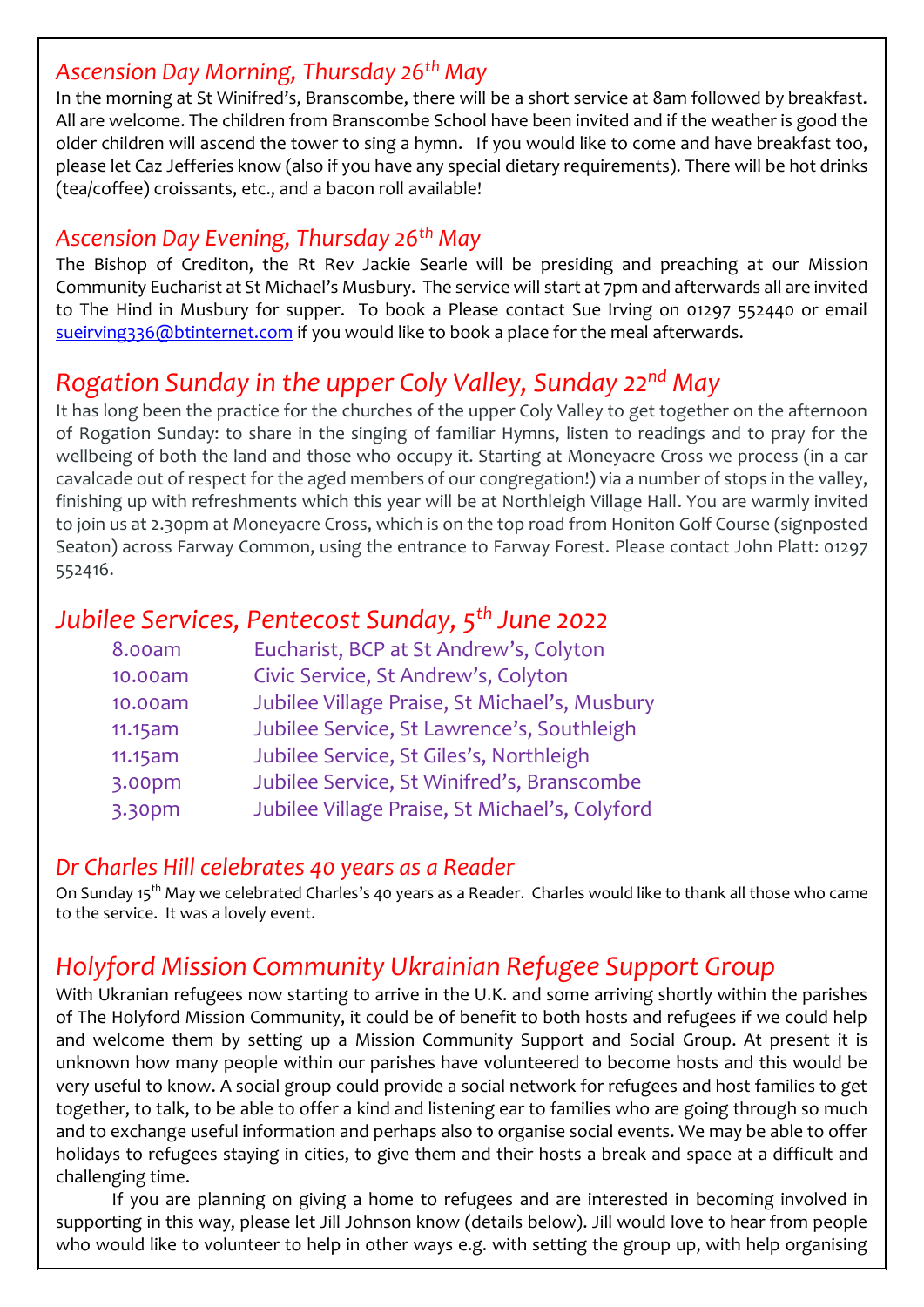social events, with language skills, transport, financial / benefit advice, or anything else that you can think of.

Contact: Jill Johnson, Churchwarden at St Winifred's, Branscombe, telephone: 01297 680133 or email a message via the Office. Our Administrator is Mrs Caz Jefferies[, Office@holyford.org.](mailto:Office@holyford.org)

#### *The Restoration of Holy Communion in Both Kinds*

For a long time now we have been administering the Blessed Sacrament in one kind—the host (wafer) only—due to Covid. Now that there is less concern about the transmission of the virus from the common cup, the chalice is once again be available at the Eucharist.

That said, if for any reason a particular priest celebrating a Eucharist is not happy to offer the chalice, the Sacrament will be offered in one kind for that service and the priest will inform the congregation at the beginning of the Eucharist. Thank you for your understanding.

As we re-instate the chalice, I ask that you do not intinct (dip) hosts in the chalice. Anyone wishing to receive the chalice is asked to receive by taking a sip from it.

Those who wish to receive the chalice will be welcome to, but those who still feel unsure should not worry about continuing to receive the Sacrament in one kind—the host only—if they are at all uncertain about receiving the chalice. The teaching of the Church of England is that to receive the Sacrament in one kind (wafer only, or, for that matter, chalice only) is to receive Holy Communion in all its fullness. Receiving in one kind does not limit the efficacy of God's grace.

#### *Mission Community Office Hours*

The Mission Community Administrator will be available in the Office on the following three days a week between the following times: **Tuesdays, Thursdays, Fridays from 9.30am to 1.30pm.** The email address for Caz is: [Office@holyford.org,](mailto:Office@holyford.org) the telephone number for the Office is: 01297 552307.

#### *The St Winifred's Autumn Art Festival*

Get the dates in your diary! Thursday 29<sup>th</sup> September to Sunday 2<sup>nd</sup> October 2022. A group from St Winifred's, Branscombe are planning an autumn festival to celebrate the rich beauty, atmosphere and faith of the village and its life. The core of the festival will be based at St Winifred's Church and the Branoc Hall. There will be art exhibitions, events, music and, of course, refreshments. Plans are still evolving, and further details will follow in the coming months. *Would you, or someone you know like to get involved?*

We are looking for artwork and exhibits which reflect something of Branscombe landscape, life or atmosphere. If you are an artist, or know of an artist who might be interested in creating something and submitting it for the exhibition during the festival, please contact John Mason for further details [branscombearts@gmail.com,](mailto:branscombearts@gmail.com) telephone: 01297 680110.

If you would like to offer your help, to steward the exhibition and events, or with refreshments, or get involved in any way, we would love to hear from you. Please contact John Mason.

#### *Prayers*

Please continue to pray for all those who are struggling at this time, especially those ill at home or in hospital. Pray too for those struggling to make ends meet, as a result of the pandemic and rising fuel prices.

Prayer requests can be sent to us via the **[office@holyford.org](mailto:office@holyford.org)** or to Fr Steven. We remember those who are to be baptized tomorrow, among them: Alistair Haines.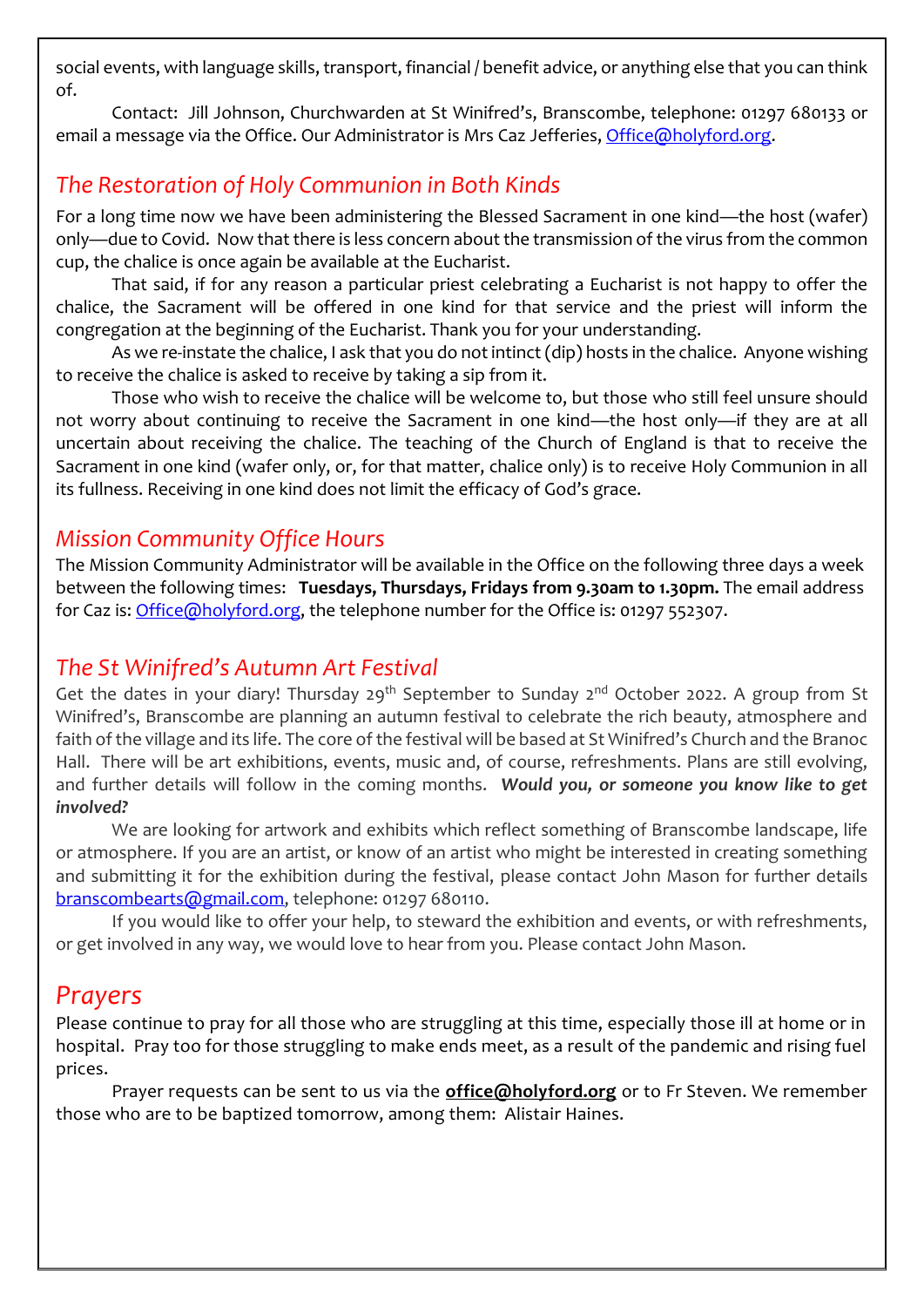**Join the Rt Revd Jackie Searle, Bishop of Crediton,** walking Patteson's Way on **Tuesday 31st May** 

## **PATTESON'S RO<sup>RO</sup>RO**RO **PILGRIMAGE ROUTE**





This pilgrimage route was created by the Melanesian Mission and the Diocese of Exeter to commemorate the 150th anniversary of the martyrdom of Bishop John Coleridge Patteson, first Bishop of Melanesia.

**Company** 

It was officially opened by the Most Reverend Justin Welby,<br>Archbishop of Canterbury, on 18th September 2021.

9am Morning Prayer at Alfington **10am Eucharist at St Andrew's Feniton** 11am Pilgximage begins at St Andrew's Feniton 1pm Lunch at Ottery St Mary, bookable through<br>MMUK

4pm Evening Prayer at Feniton

or more details & to book your place contact

mission@mmuk.net

01404 851656